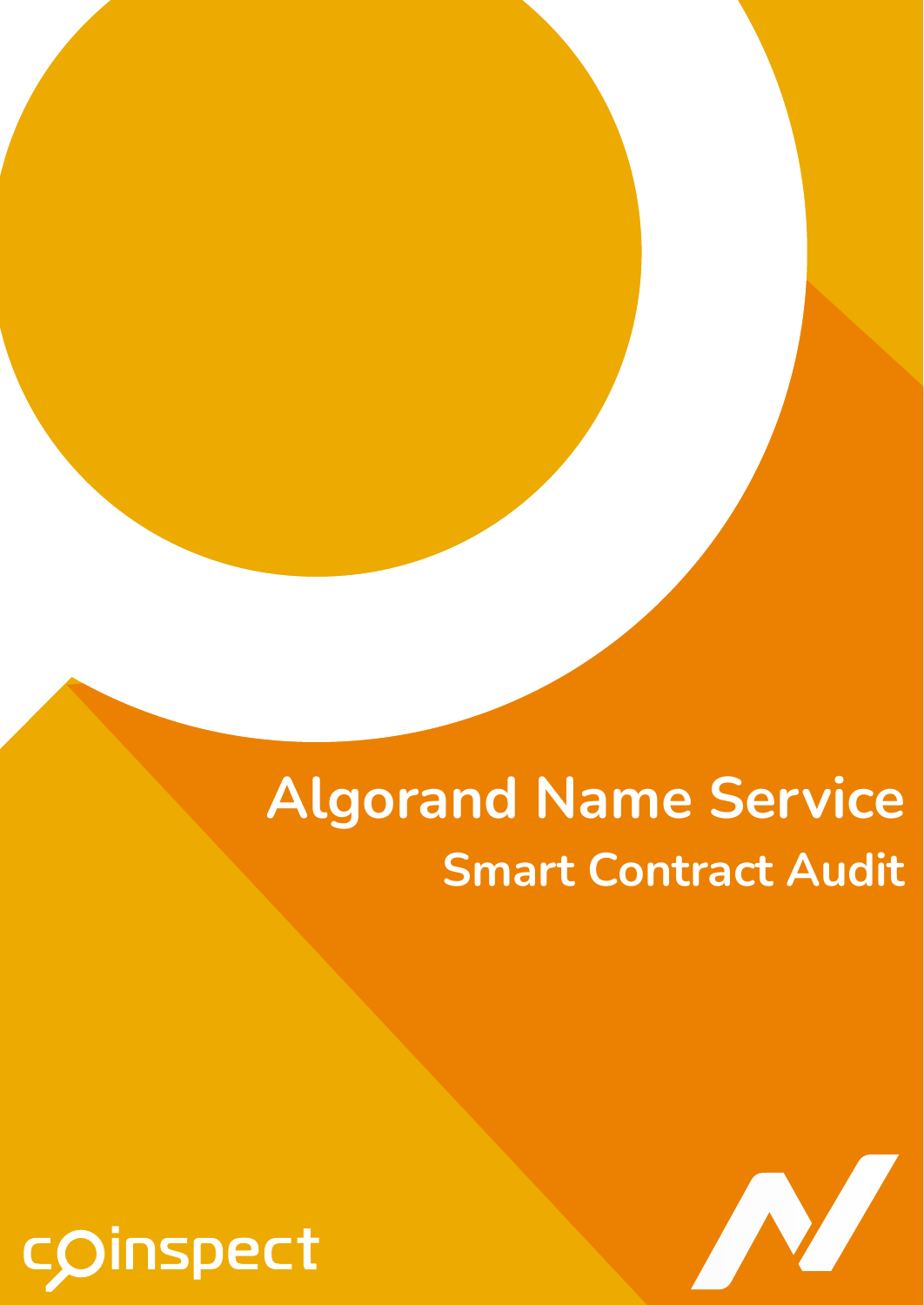# Oinspect

## **Algorand Name Service**

## **Smart Contract Audit**

V220602 Prepared for Algorand Name Service • May 2022

- 1. Executive [Summary](#page-2-0)
- 2. [Assessment](#page-3-0) and Scope
- 3. [Summary](#page-4-0) of Findings
- 4. Detailed [Findings](#page-5-0)
- ANS-1 [Attackers](#page-5-1) can steal any name record
- ANS-2 Lack of fee [validation](#page-8-0)
- 5. [Disclaimer](#page-9-0)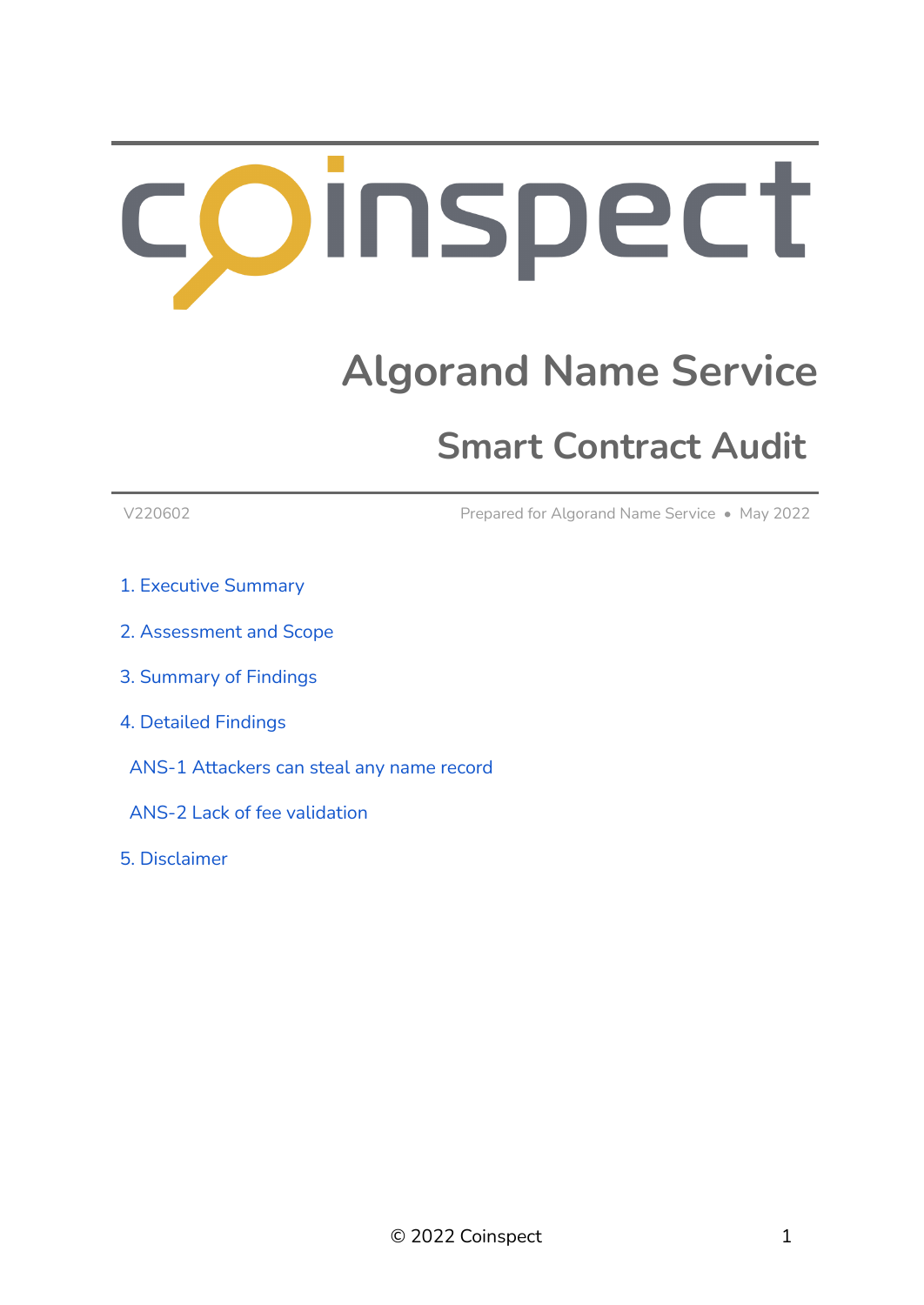## <span id="page-2-0"></span>1. Executive Summary

In **April 2022, Algorand Name Service** engaged [Coinspect](https://www.coinspect.com) to perform a source code review of the **registry smart contracts**. The objective of the project was to evaluate the security of the smart contracts.

The following issues were identified during the initial assessment:

| <b>High Risk</b> | <b>Medium Risk</b> | <b>Low Risk</b> |
|------------------|--------------------|-----------------|
|                  |                    |                 |
| Fixed            | Fixed              | Fixed           |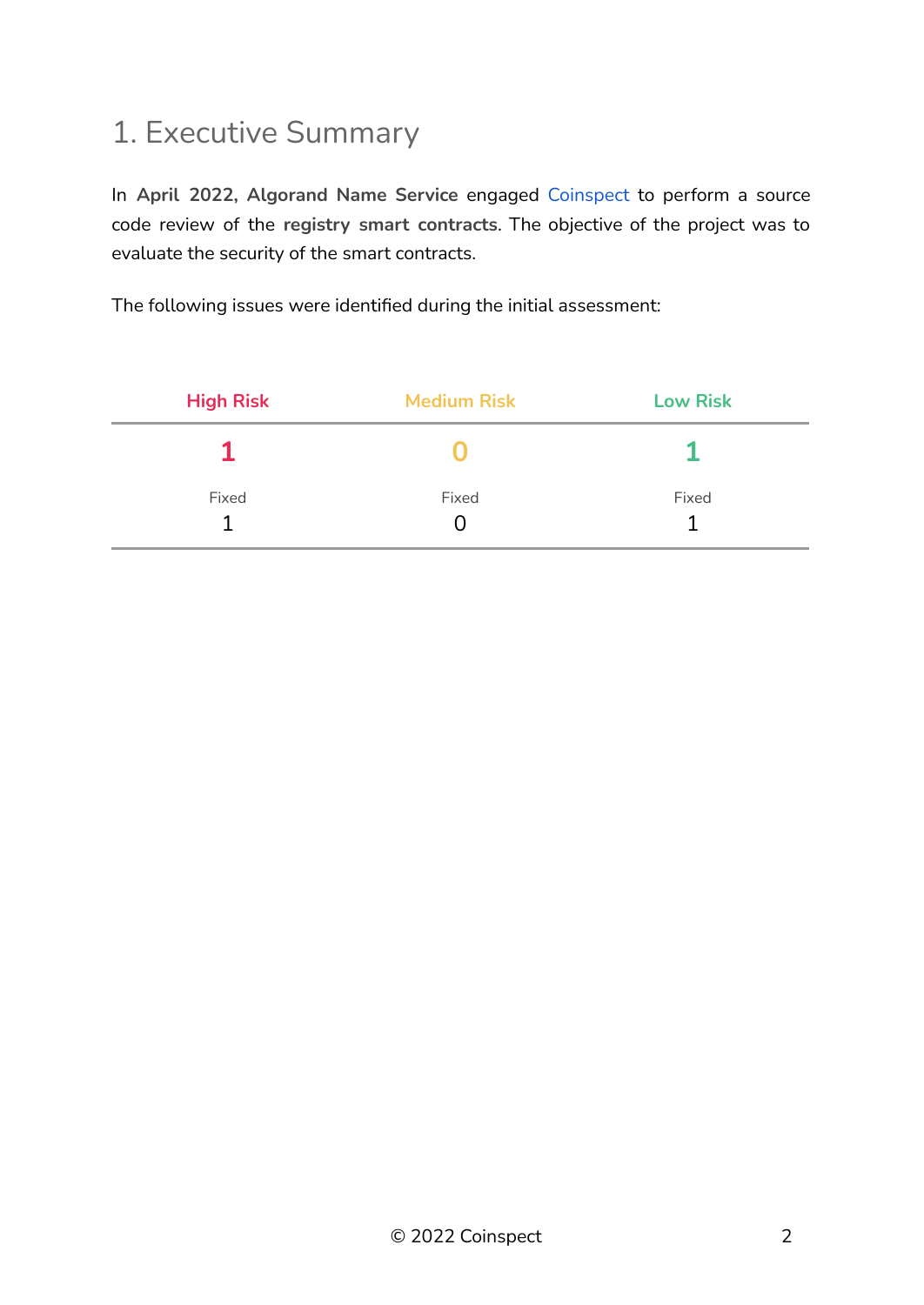## <span id="page-3-0"></span>2. Assessment and Scope

The audit started on **April 20, 2022** and was conducted on the release tagged **v1.0** of the git repository at [github.com/algorand-naming-service](https://github.com/algorand-naming-service/registry-smart-contracts/releases/tag/v1.0) as of commit **3d6d9a07e0593075ea5ce025574bfc30648a8ec9** of **Mar 09, 2022**. The audited files have the following sha256sum hashes:

80b99e7c028bb731ef17323a8cc93c69b71c2b4e56e3203332d58ddf2cae56f1 contracts/constants.py 1fa679c985c8025b49b68a4016fa8614015eda0aa7bc105100e88316af80b100 contracts/dot\_algo\_name\_record.py 0b4cf2aa548824e2ff90bcbe313c19ecdaddf0cbbb33f58efa16e25b541348b0 contracts/dot\_algo\_registry.py 728a9d0dc3d55c81c87bbe2794875a839b942c6a8f1729a89bf55820718b5c27 unit-tests/ans\_helper.py c513c62bdda4a04c3e30ad9e3c43f4a6af113f35a93b256bf7b6eb1f981bc5ee unit-tests/TestDotAlgoNameRegistry.py

"The Algorand Name Service implements a key-value store of name-address pairs using an Algorand stateful smart contract and smart signatures. Each smart contract is a name registry representing a domain suffix (such as .algo). A name record account opt's into the name registry smart contract and mentions the "*owner*" address and name's metadata in its local storage for the smart contract. The desired name is used as input to a standardized TEAL program and compiled, thereby converting the TEAL program into a Logic Signature." - [ANS](https://docs.algonameservice.com/technical-details/design) [documentation.](https://docs.algonameservice.com/technical-details/design)

Coinspect did not find issues with the design, but the implementation lacks rigorous transaction fields validation that gives place to ANS-1.

#### Update

On **June 1, 2022** Coinspect verified that the changes applied on commit **5cdfb894ffbe458402909b88e12fa4d20f2f9d92** of the **main** branch address the issues raised in the initial assessment. Additionally, Coinspect verified that these changes were deployed on **mainnet** on transaction [7SRW4RA3XN2UHX573P5OCGBLWVWV7OVWKOGLAUETET3QXWT2F4VA](https://algoexplorer.io/tx/7SRW4RA3XN2UHX573P5OCGBLWVWV7OVWKOGLAUETET3QXWT2F4VA).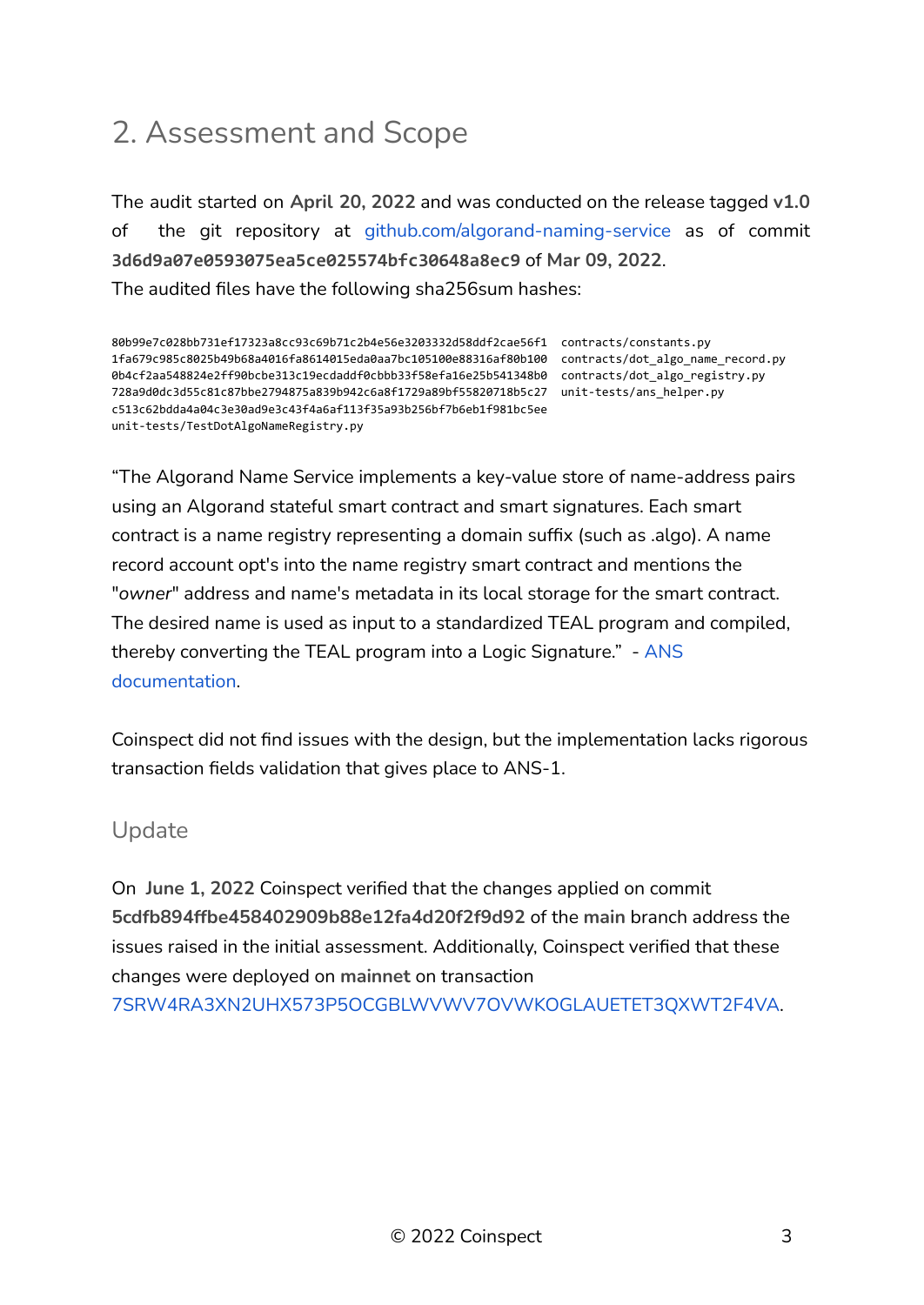## <span id="page-4-0"></span>3. Summary of Findings

| Id    | Title                               | Total Risk  | Fixed |
|-------|-------------------------------------|-------------|-------|
| ANS-1 | Attackers can steal any name record | <b>High</b> | v     |
| ANS-2 | Lack of fee validation              | Low         |       |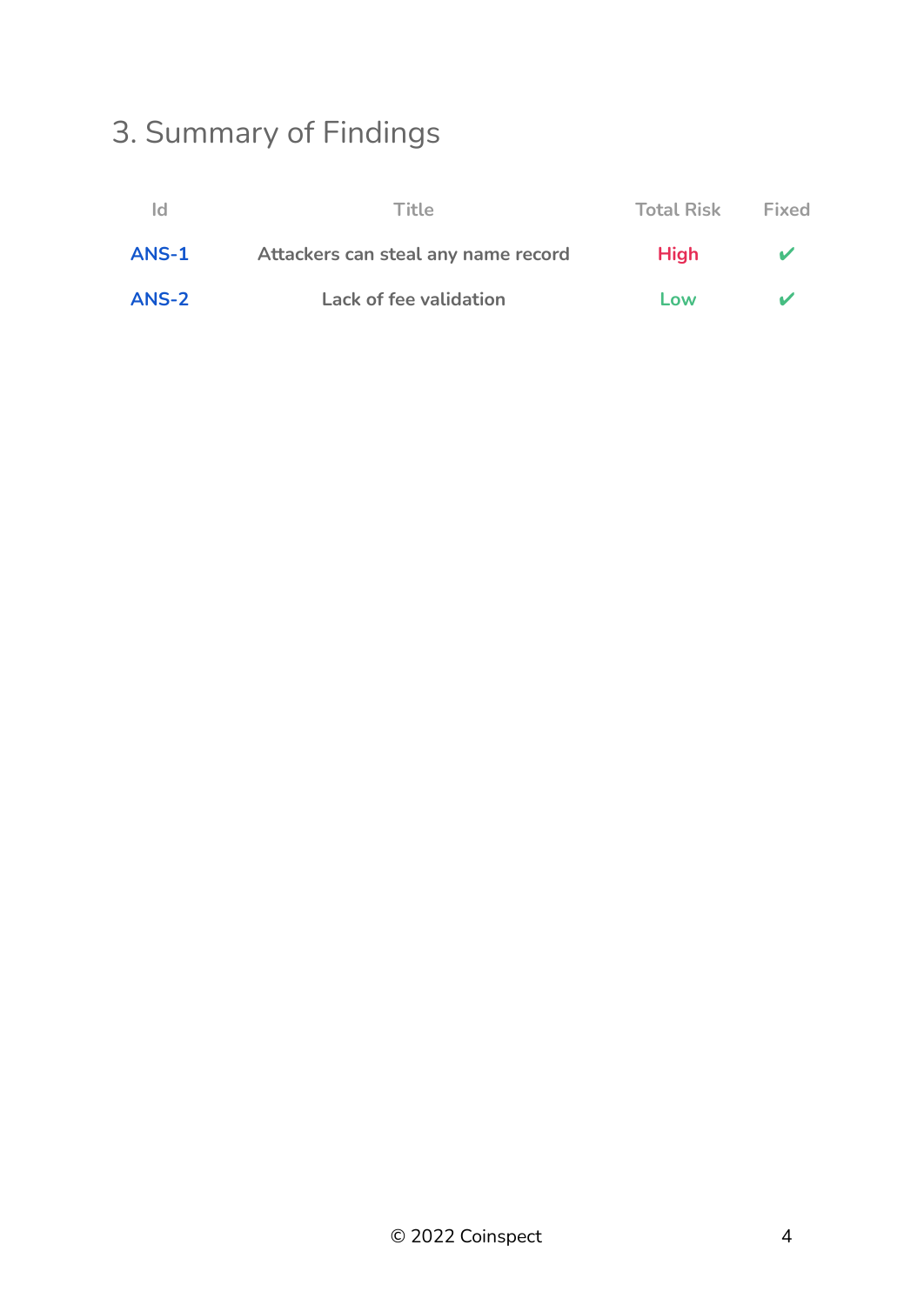## <span id="page-5-0"></span>4. Detailed Findings

<span id="page-5-1"></span>

| <b>ANS-1</b>                     | Attackers can steal any name record |                                                                                 |
|----------------------------------|-------------------------------------|---------------------------------------------------------------------------------|
| <b>Total Risk</b><br><b>High</b> | Impact<br>High                      | Location<br>contracts/dot_algo_name_record.py<br>contracts/dot_algo_registry.py |
| Fixed<br>v                       | Likelihood<br>High                  |                                                                                 |

#### Description

Attackers can take control of a Logic Signature name record by rekeying it to another address. This gives them full control of the address of the Logic Signature and allows them to clear the state and register themselves as owners.

The attack can be performed with the following steps:

- Fund Logic Signature with enough algo to pay for the base fee of the chosen name
- Submit the following Group Transactions:
	- 1. Payment from Logic Signature to Registry Smart contract.
	- 2. Payment from Logic Signature to the attacker's address (can be 0).
	- 3. Opt-in from attacker address into Registry Smart contract.
	- 4. Call register\_name from Logic Signature to Registry Smart contract with rekeyTo set to an attacker address.
- Submit ClearState of Logic Signature.

Both validation functions below allow for the malicious group transactions.

```
[dot algo name record.py]
33 is_valid_txn = Seq([
34
35 Assert(Len(Bytes(name)) <= Int(64)),
36 For(i.store(Int(0)), i.load() < Len(Bytes(name)), i.store(i.load() + Int(1))).Do(
37 Assert(
38 Or(
39 And(
40 GetByte(Bytes(name), i.load()) >= Int(constants.ASCII_LOWER_CASE_A),<br>41 GetByte(Bytes(name), i.load()) <= Int(constants.ASCII_LOWER_CASE_7)
                        6etByte(Bytes(name), i.load()) <= Int(constants.ASCII_LOWER_CASE_Z)
42 ),
43 And(
                        6etByte(Bytes(name), i.load()) >= Int(constants.ASCII_DIGIT_0),
```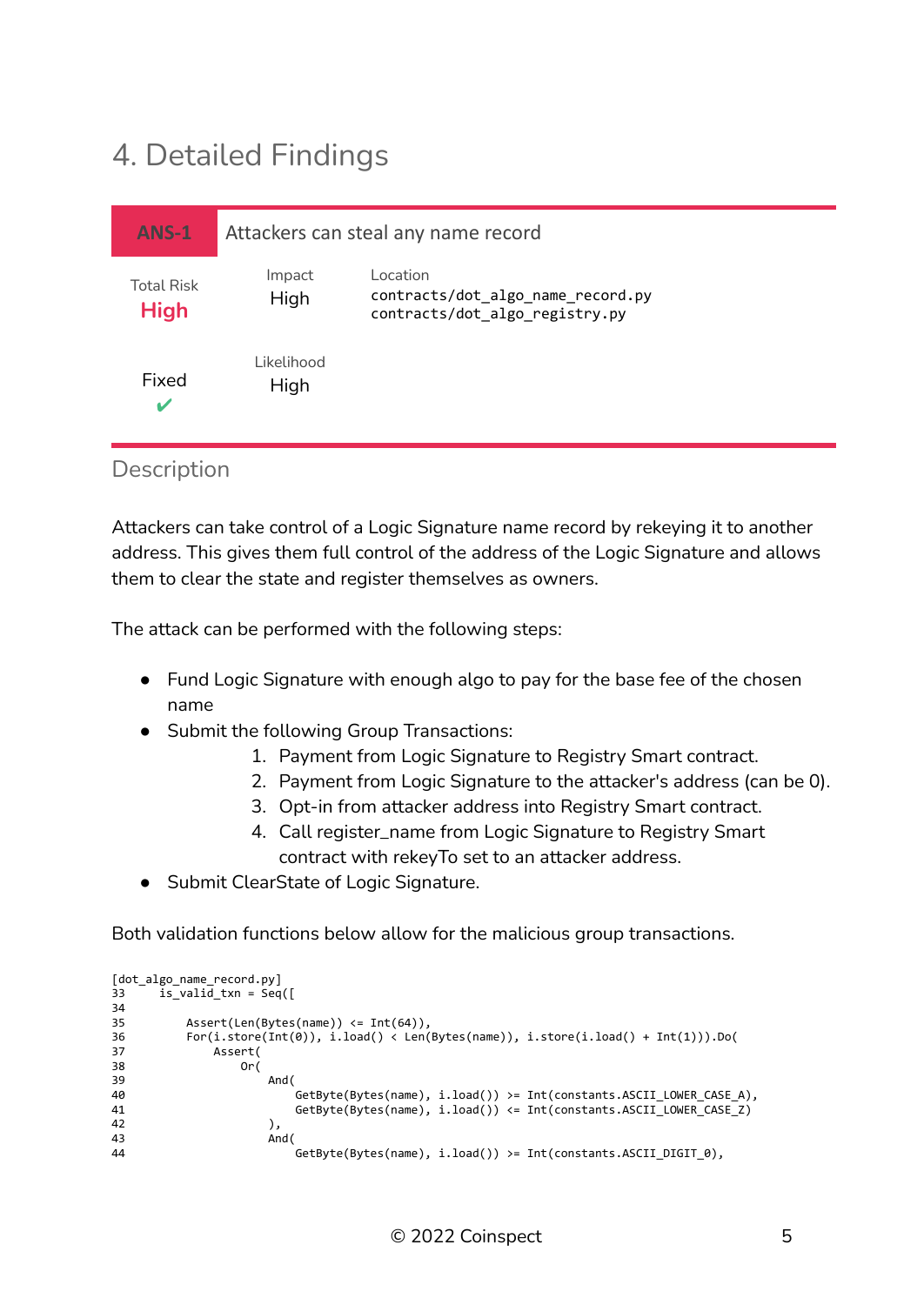```
45 GetByte(Bytes(name), i.load()) <= Int(constants.ASCII_DIGIT_9)
46 )
47 )
48 )
49 ),
50
51 Assert(
52 Or(
53 Global.group_size() == Int(2),
54 Global.group_size() == Int(4)
55 ),
         56 ),
57
58 Assert(Gtxn[0].sender() == Gtxn[1].sender()),
59 Assert(Gtxn[0].receiver() == Addr(DOT_ALGO_ESCROW_ADDRESS)),
60
61 If(Global.group_size() == Int(2))<br>62 .Then(
         .Then(
63 Assert(
64 And(
65
66 Gtxn[1].application_id() == Int(DOT_ALGO_APP_ID),
67 Gtxn[1].application_args[0] == Bytes("register_name"),<br>68 Gtxn[1].application args[1] == Bytes(name)
                    Gtxn[1].application\_args[1] == Bytes(name)69 )
70 )
71 ).ElseIf(Global.group_size() == Int(4))
72 .Then(
73 Assert(
                 And (
75
76 Gtxn[1].receiver() == Gtxn[2].sender(),<br>77 Gtxn[2].application id() == Int(DOT ALG
                    Gtxn[2].application_id() == Int(DOT_ALGO_APP_ID),
78 Gtxn[2].on_completion() == OnComplete.OptIn,
79 Gtxn[3].application_id() == Int(DOT_ALGO_APP_ID),
                    Gtxn[3].sender() == Gtxn[0].sender(),
81 Gtxn[3].application_args[0] == Bytes("register_name"),<br>82 Gtxn[3].application args[1] == Bytes(name)
82 Gtxn[3].application_args[1] == Bytes(name) 83
83 )
84 )
85 ).Else(<br>86 Retu
             Return(Int(0))
87 ),
88
         Int(1)90 ])
[dot_algo_registry.py]
33 is_valid_txn = Seq([
34<br>35
         Assert(
36 Or(
37 Global.group_size() == Int(2),<br>38 Global.group size() == Int(4)Global.group\_size() == Int(4)39 )
40 ),
41
42 Assert(Gtxn[0].sender() == Gtxn[1].sender()),
43 Assert(Gtxn[0].receiver() == Global.current_application_address()),<br>44 Assert(Gtxn[0].rekey to() == Global.zero address()),
         44 Assert(Gtxn[0].rekey_to() == Global.zero_address()),
45 Assert(Gtxn[0].close_remainder_to() == Global.zero_address()),
46<br>47
         If(Global.group_size() == Int(2))48 .Then (<br>49      As
49 Assert(
                 And (
51
52 Gtxn[1].application_id() == Global.current_application_id(),<br>53 Gtxn[1].sender() == Gtxn[0].sender().
                    Gtxn[1].sender() == Gtxn[0].sender(),54 Gtxn[1].application_args[0] == Bytes("register_name")
55 )
56 )
57 ).ElseIf(Global.group_size() == Int(4))
```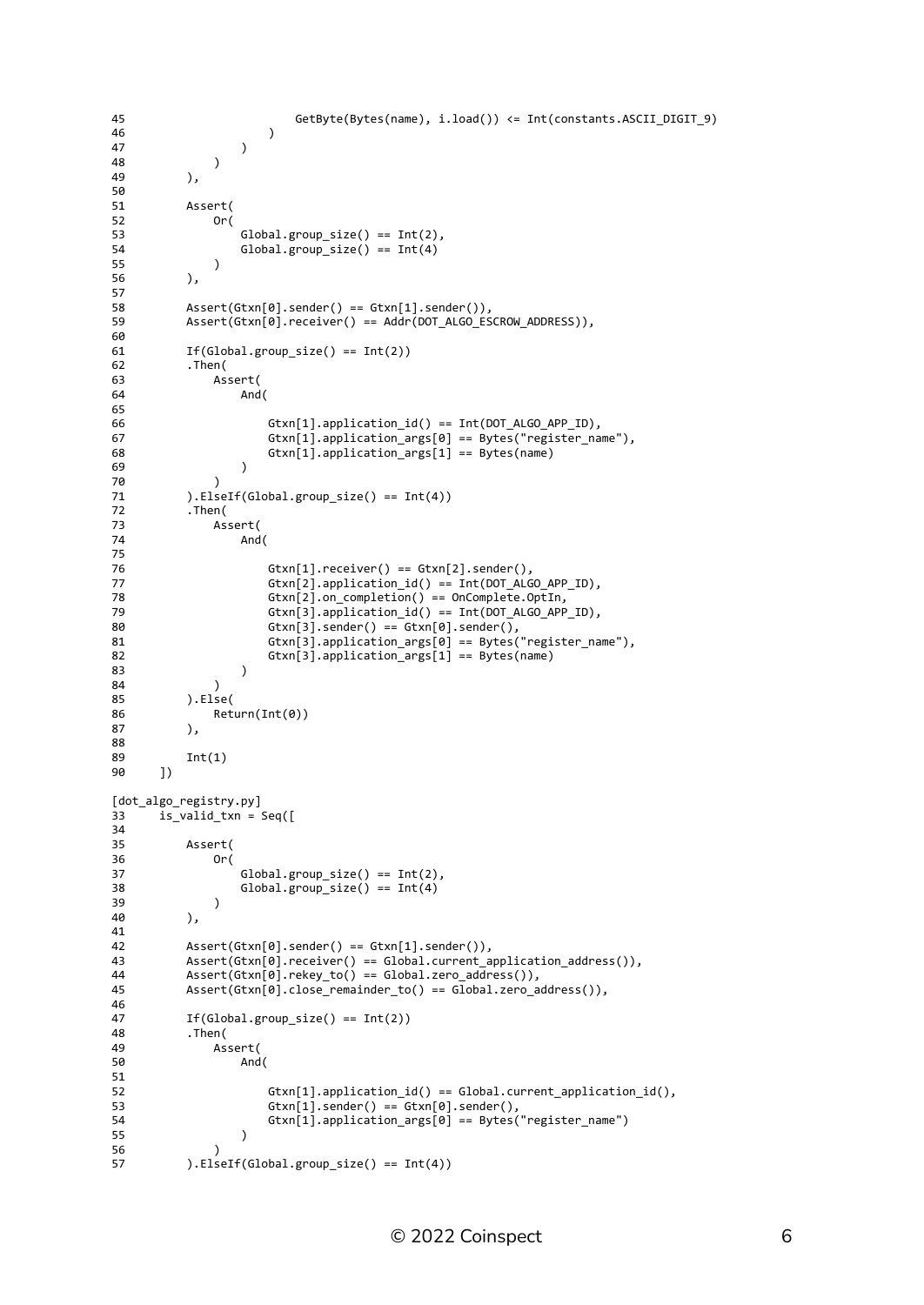```
58 .Then(
59 Assert(
                And\overrightarrow{A}61<br>62
62 Gtxn[1].receiver() == Gtxn[2].sender(),<br>63 Gtxn[2].application_id() == Global.curr
                   63 Gtxn[2].application_id() == Global.current_application_id(),
64 Gtxn[2].on_completion() == OnComplete.OptIn,
65 Gtxn[3].application_id() == Global.current_application_id(),
66 Gtxn[3].sender() == Gtxn[0].sender(),
67 Gtxn[3].application_args[0] == Bytes("register_name")
68 )
69 )
70 ).Else(
71 Return(Int(0))<br>72 ),
         ),73
74 Int(1)
      1)
```
If the name was not registered yet, attackers can use the OptIn call to rekey the Logic Signature.

Alternatively, a similar attack can be performed by setting close remainder to. The close operation will clean the address storage, allowing an attacker to register themselves as owners.

#### Recommendation

Validate the rekey\_to and close\_remainder\_to fields in all the protocol transactions.

#### **Status**

Issue addressed by following recommendation.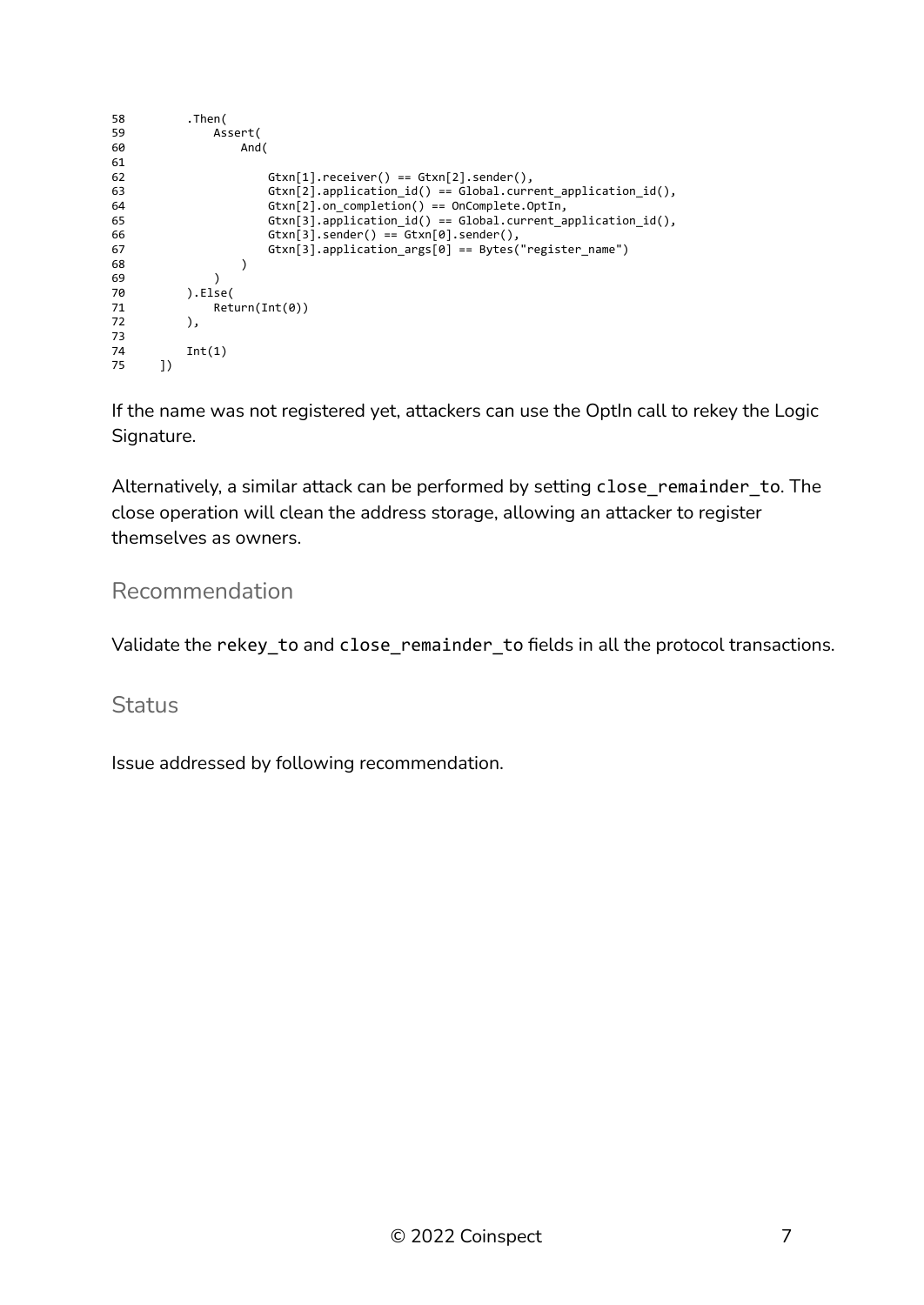<span id="page-8-0"></span>

| ANS-2                    | Lack of fee validation |                                                                                 |
|--------------------------|------------------------|---------------------------------------------------------------------------------|
| <b>Total Risk</b><br>Low | Impact<br>Low          | Location<br>contracts/dot_algo_name_record.py<br>contracts/dot_algo_registry.py |
| Fixed<br>v               | Likelihood<br>Low      |                                                                                 |

### Description

Lack of fee validation can lead to drainage of contract accounts.

It is recommended in the Algorand [Guideline.](https://developer.algorand.org/docs/get-details/dapps/avm/teal/guidelines/)

#### Recommendation

Validate fees to be less than a reasonable value.

#### **Status**

Issue addressed by following recommendation.